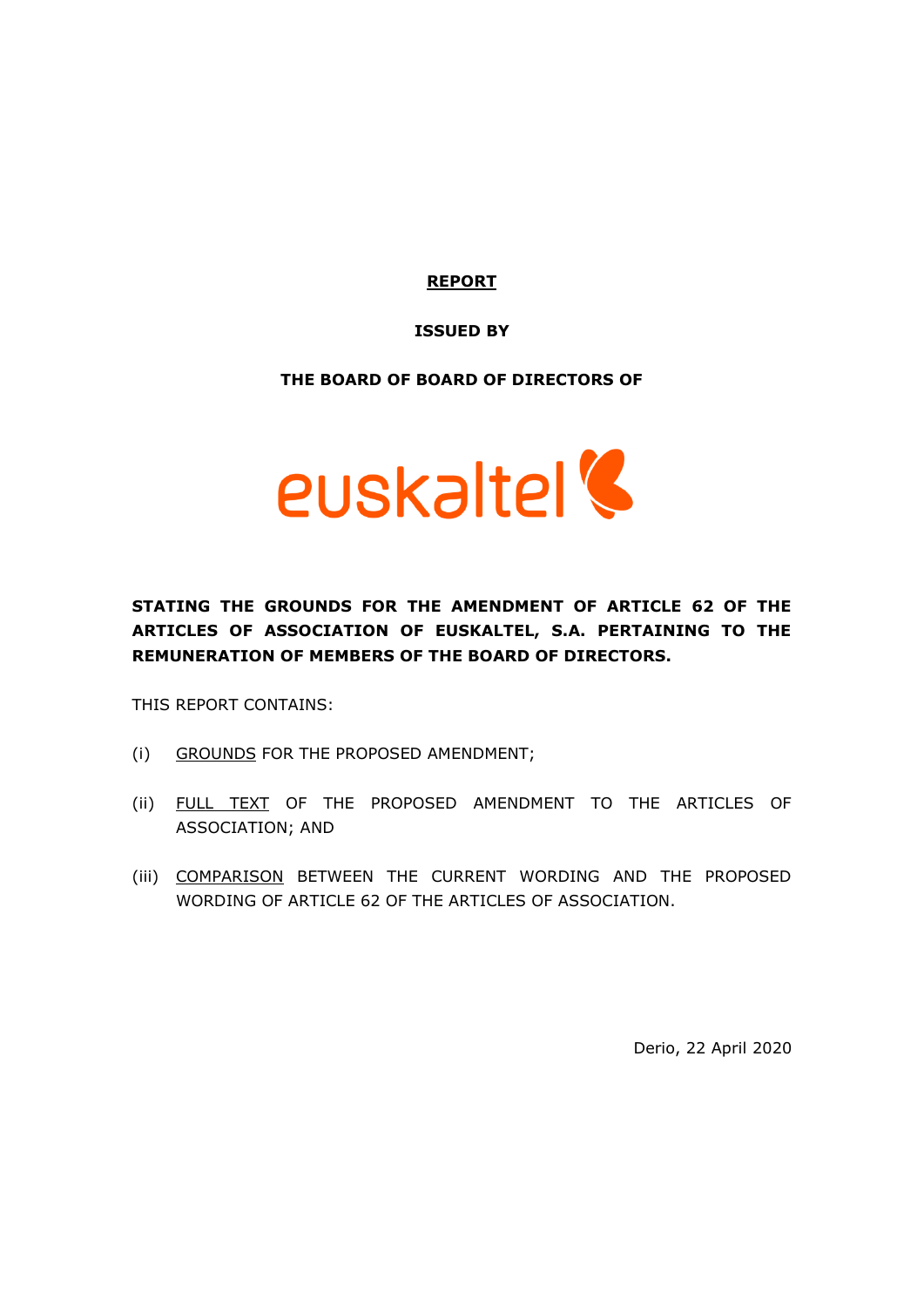### **EUSKALTEL, S.A.**

REPORT ISSUED BY THE BOARD OF DIRECTORS STATING THE GROUNDS FOR THE AMENDMENT OF ARTICLE 62 OF THE ARTICLES OF ASSOCIATION OF EUSKALTEL, S.A. PERTAINING TO THE REMUNERATION OF MEMBERS OF THE BOARD OF DIRECTORS.

### **I. INTRODUCTION**

This report has been prepared by the Board of Directors of Euskaltel, S.A. (hereinafter "**Euskaltel**" or the "**Company**") to state the grounds for the proposal submitted for the approval of the Ordinary General Shareholders' Meeting of Euskaltel, to be held on 2 June 2020 at 12 noon, at the first call, and on 3 June 2020, at the same time, at the second call, under point 6.2 of the Agenda regarding the amendment of the Company's Articles of Association, pertaining to remuneration of directors, in accordance with article 286 of the rewritten text of the Spanish Enterprises Act, approved by Royal Legislative Decree 1/2010 of 2 July (hereinafter, the "**Act**").

The amendment to the Articles of Association proposed herein is intended to modify the remuneration system for directors who do not have executive functions assigned, extending the remuneration items of the Chairperson of the Board of Directors in the event that no executive functions are entrusted thereto.

In order to help the Shareholders understand the change leading to the amendment being submitted for the approval of the General Shareholders' Meeting, this report sets out, first of all, the purposes and grounds of the amendment, and then includes the full text of the proposed wording.

Moreover, to facilitate a comparison between the new proposed wording of article 62 and the current wording, for information purposes, an **Appendix** is included with this report containing a document setting out the proposed amendment to the current wording of article 62 of the Company's Articles of Association.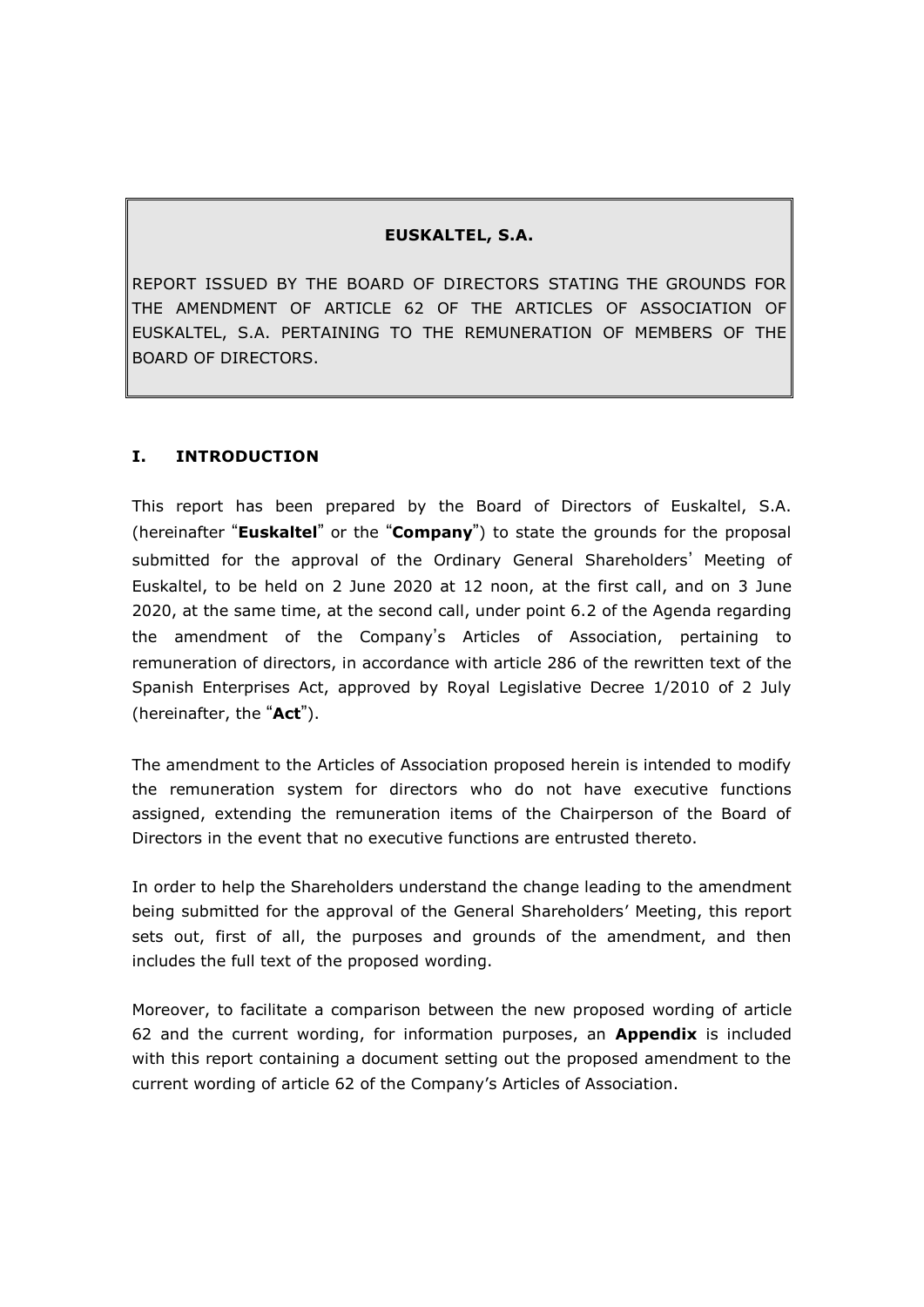## **II. GROUNDS FOR THE PROPOSAL**

The Company has agreed with the Non-Executive Chairperson of the Board of Directors to present to the General Shareholders' Meeting an amendment to the articles of association that allows for the inclusion, among other remuneration items, of remuneration in kind consisting of a high range vehicle and participation in the Incentives Plan offered by the Company at any given time.

To meet this commitment, the Board proposes amending article 62 of the Articles of Association, updating the remuneration of non-executive directors so that, in the event that the Chairperson of the Board of Directors were to be a non-executive post, in addition to the entitlements applicable as non-executive director, they would be entitled to receive long-term variable remuneration based on a settlement in the form of cash or shares, share options or instruments or other remuneration referenced to the share value, linked to business targets, the evolution of the share price, and, if applicable, other corporate social responsibility goals, and they would also be entitled to remuneration in kind in the form of access to a company car.

In this manner, the non-Executive Chairperson of the Board of Directors could participate in the Incentives Plan subscribed by the Company at any time.

# **III. FULL TEXT OF THE PROPOSED AMENDMENT TO THE ARTICLES OF ASSOCIATION**

According to the above, the full text of the proposed amendment to the articles of association is set forth below:

### "*Article 62. Directors*' *remuneration*

- *1. The directors shall be entitled to receive remuneration for performing the*  functions attributable to them by virtue of their membership of the Board of *Directors as the professional decision-making body of the Company.*
- *2. The Shareholders will determine and approve the maximum remuneration to be received by directors for all items and all functions they perform, both executive and non-executive. The maximum amount set by the*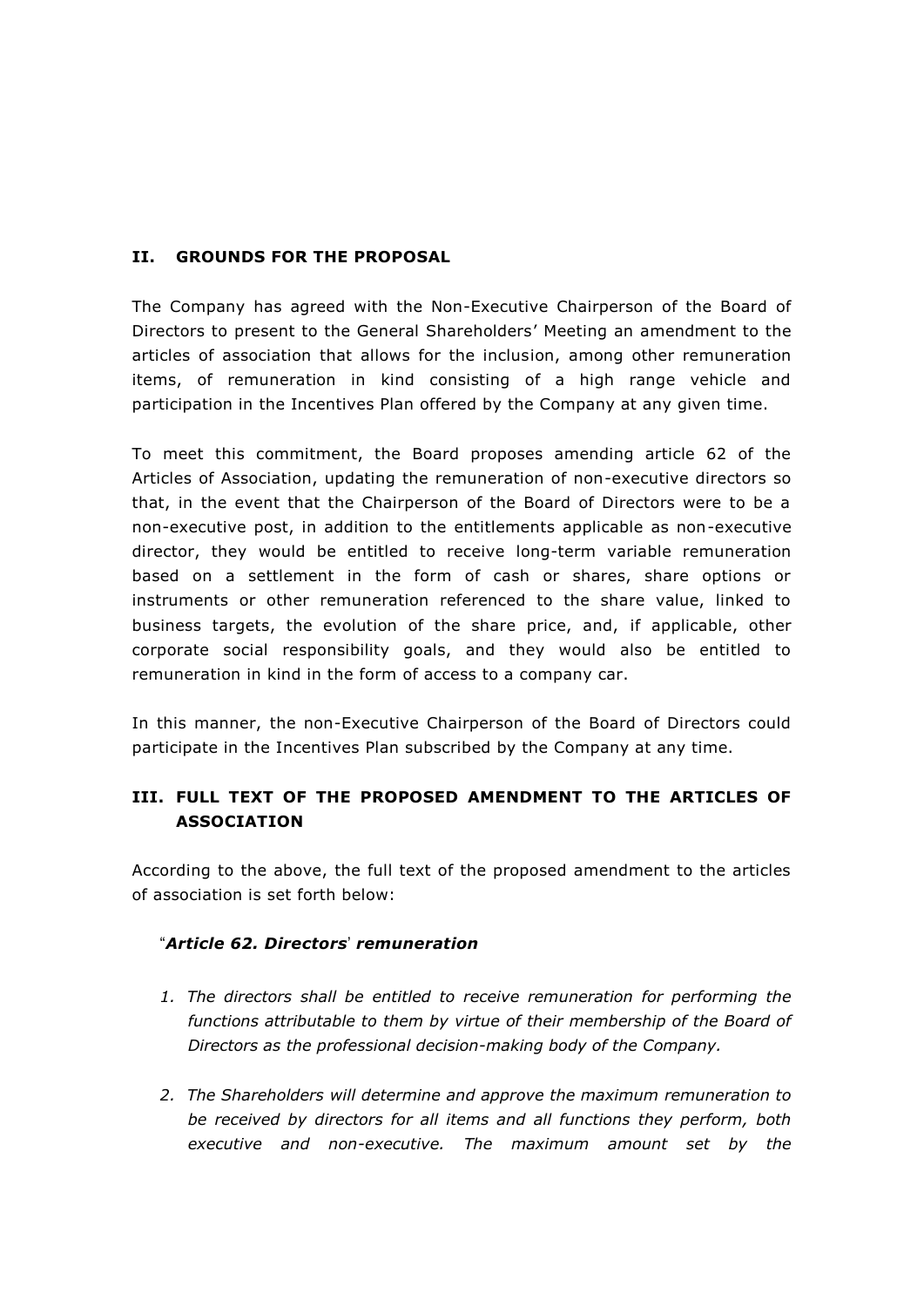*Shareholders will remain in force until an amendment thereto is formally approved.*

- *3. The remuneration of non-executive Directors is comprised of the following items:* 
	- *a) A fixed annual allocation;*
	- *b) The Company*'*s potential commitments to pay amounts on account of insurance premiums for the directors; and*
	- *c) A public liability insurance policy, taken out by the Company for its directors with the standard conditions and suitable for the circumstances of the Company itself.*
	- *d) In addition to the aforementioned items, in the event that the Chairperson of the Board of Directors were to be a non-executive post, they would be entitled to receive long-term variable remuneration based on a settlement in the form of cash or shares, share options or instruments or other remuneration referenced to the share value, linked to business targets, the evolution of the share price, and, if applicable, other corporate social responsibility goals, and they would also be entitled to remuneration in kind in the form of access to a company car. When reference is made to Company shares or to financial instruments linked to the listed price thereof, this long-term variable remuneration must be agreed by the General Shareholders*' *Meeting. The agreement would state, if applicable, the maximum number of shares to be delivered, the strike price or system for calculating the strike price of the stock options, the value of the benchmark shares, if any, and the duration of the plan*'*s term.*

*With the exception set forth in the last paragraph of section d) above, pertaining to long-term variable remuneration based on the delivery of Company shares or financial instruments linked to the listed price thereof, the Board of Directors will determine the specific amount of each of these items attributable to each of the non-executive directors based on the directors*' *remuneration policy. For these purposes, it may take into account,*  inter alia, the functions carried out by each director within the professional *body itself, their membership of the different committees and attendance at committee meetings, and the classification of the director as independent or proprietary.*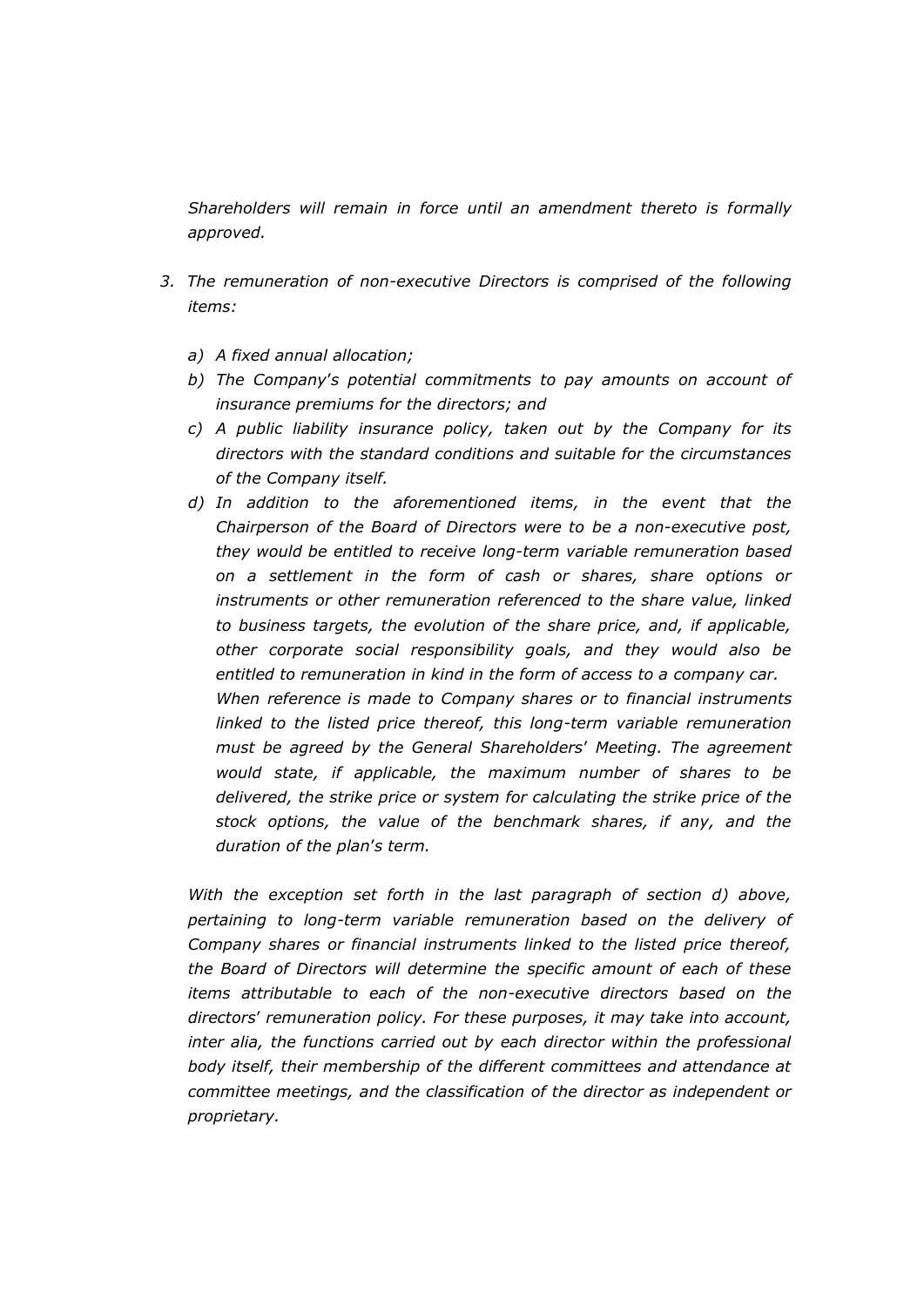- *4. Directors with executive functions are entitled to receive the remuneration set forth in the contract entered into between each director and the Company, for the following items:*
	- *a) Fixed annual remuneration.*
	- *b) Variable annual remuneration, calculated based on benchmark qualitative or quantitative indicators or parameters, linked to the degree of target accomplishment (agreed by the Board of Directors based on proposals from the Appointments and Remunerations Committee).*
	- *c) Long-term variable remuneration based on a settlement in the form of cash or shares, share options or instruments or other remuneration referenced to the share value, linked to business targets, the evolution of the share price, and, if applicable, other corporate social responsibility goals.*

*When reference is made to Company shares or to financial instruments linked to the listed price thereof, this remuneration must be agreed by the General Shareholders*' *Meeting. The agreement would state, if applicable, the maximum number of shares to be delivered, the strike price or system for calculating the strike price of the stock options, the value of the benchmark shares, if any, and the duration of the plan*'*s term.*

- *d) The following remunerations: (i) use of a company car; (ii) life and accident insurance; (iii) special health insurance; and (iv) the option to avail of any benefits the Company may place at the disposal of management staff.*
- *e) A public liability insurance policy, taken out by the Company for its directors with the standard conditions and suitable for the circumstances of the Company itself.*
- *f) Compensation for dismissal or termination of employment with the Company.*

*These contracts should be approved in advance by the Board of Directors at the proposal of the Appointments and Remunerations Committee, in accordance with the requirements set forth in prevailing legislation.* 

*Furthermore, the content of these contracts will adhere to the directors*' *remuneration policy to be approved by the General Shareholders*' *Meeting.*

*5. The directors*' *remuneration policy will adhere where applicable to the remunerations policy set forth in the Company*'*s Articles of Association, will*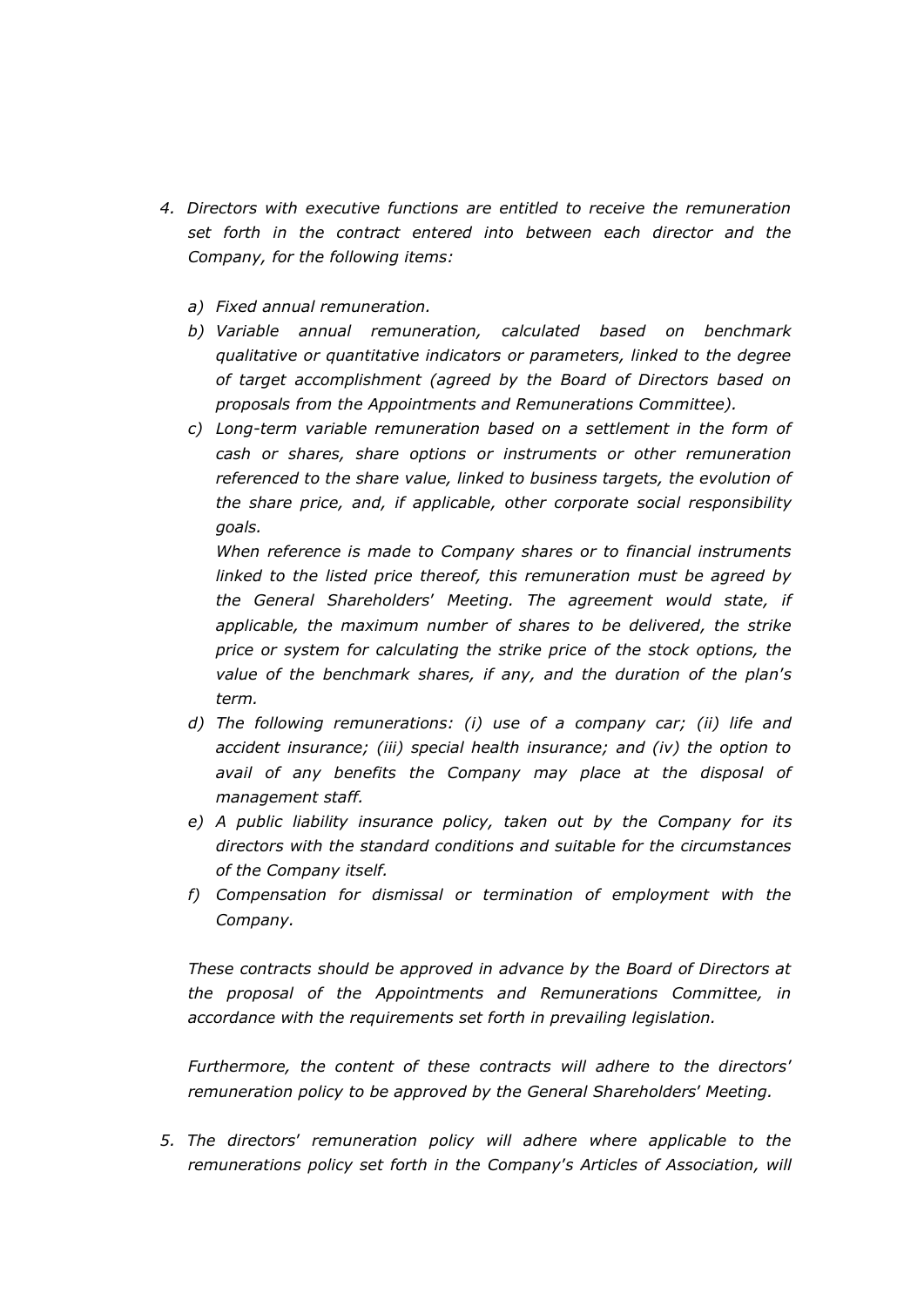*have the legally required scope and be submitted by the Board of Directors for the approval of the General Shareholders*' *Meeting with the frequency required by law.*

In any event, the overall total of all the resulting amounts payable to all *directors for any items each year must not exceed the maximum amount approved by the General Shareholders*' *Meeting.*"

# **IV. SHAREHOLDERS**' **RIGHT TO INFORMATION ON THE PROPOSED AMENDMENTS TO THE ARTICLES OF ASSOCIATION**

In accordance with articles 286 and 518 of the Act, and article 8 of the Company's General Shareholders' Meeting Regulations, this report is issued for the purposes of fulfilling the Shareholders' right to information and the full text of the proposed amendment to the articles of association and the reports on the grounds thereof may be examined at the Company's registered offices or shareholders may request free delivery of a copy for their perusal.

In addition, this document will be published on the Company's website [\(www.euskaltel.com\)](http://www.euskaltel.com/), together with the announcement of the General Shareholders' Meeting and the other documentation pertaining to the aforementioned articles of the General Shareholders' Meeting Regulations and the Act.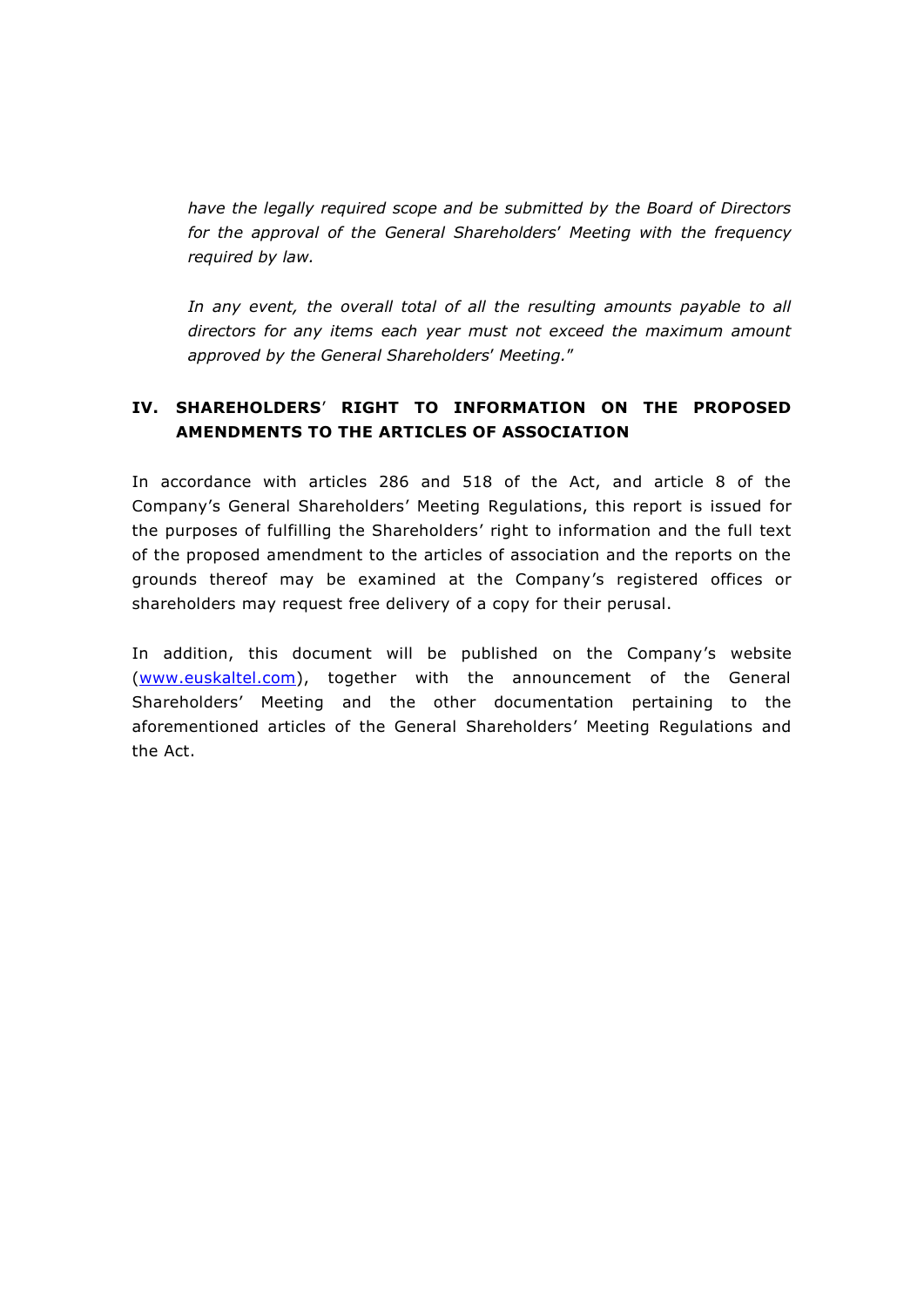### **APPENDIX I.- COMPARATIVE TEXT**

### **Article 62. Directors**' **remuneration**

| Directors'<br><b>Article</b><br>62. |                                                                                                                                                                                                                                                                                                                                             |                                                                                                                                                                                          | 62.<br>Directors'<br><b>Article</b> |    |                                                                                                                                                                                                                                                                                                                                             |                                                       |                                                                                                                                             |  |
|-------------------------------------|---------------------------------------------------------------------------------------------------------------------------------------------------------------------------------------------------------------------------------------------------------------------------------------------------------------------------------------------|------------------------------------------------------------------------------------------------------------------------------------------------------------------------------------------|-------------------------------------|----|---------------------------------------------------------------------------------------------------------------------------------------------------------------------------------------------------------------------------------------------------------------------------------------------------------------------------------------------|-------------------------------------------------------|---------------------------------------------------------------------------------------------------------------------------------------------|--|
| remuneration                        |                                                                                                                                                                                                                                                                                                                                             |                                                                                                                                                                                          |                                     |    | remuneration                                                                                                                                                                                                                                                                                                                                |                                                       |                                                                                                                                             |  |
| 1.                                  | The directors shall be entitled to<br>for<br>receive<br>remuneration<br>the<br>performing<br>functions<br>attributable to them by virtue of<br>their membership of the Board of<br><b>Directors</b><br>as the professional<br>decision-making body of the<br>Company.                                                                       |                                                                                                                                                                                          |                                     |    | The directors shall be entitled to<br>1.<br>for<br>receive<br>remuneration<br>the<br>functions<br>performing<br>attributable to them by virtue of<br>their membership of the Board of<br><b>Directors</b><br>as the<br>professional<br>decision-making<br>body<br>of the<br>Company.                                                        |                                                       |                                                                                                                                             |  |
|                                     | 2. The Shareholders will determine<br>approve the<br>maximum<br>and<br>remuneration to be received by<br>directors for all items and<br>all<br>they perform, both<br>functions<br>executive and non-executive. The<br>maximum amount set by the<br>Shareholders will remain in force<br>until an amendment thereto is<br>formally approved. |                                                                                                                                                                                          |                                     |    | The Shareholders will determine<br>2.<br>approve the<br>maximum<br>and<br>remuneration to be received by<br>directors for all items and<br>all<br>functions they perform, both<br>executive and non-executive. The<br>maximum amount set by the<br>Shareholders will remain in force<br>until an amendment thereto is<br>formally approved. |                                                       |                                                                                                                                             |  |
|                                     |                                                                                                                                                                                                                                                                                                                                             | 3. The remuneration of non-executive<br>Directors is comprised of the<br>following items:                                                                                                |                                     | 3. | The                                                                                                                                                                                                                                                                                                                                         | remuneration<br>of the following items:               | Ωf<br>$non-$<br>executive Directors is comprised                                                                                            |  |
|                                     |                                                                                                                                                                                                                                                                                                                                             | a) A fixed annual allocation;                                                                                                                                                            |                                     | a) |                                                                                                                                                                                                                                                                                                                                             |                                                       | A fixed annual allocation;                                                                                                                  |  |
|                                     |                                                                                                                                                                                                                                                                                                                                             | b) The Company's potential<br>commitments to pay amounts<br>on account of insurance premi-<br>ums for the directors; and                                                                 |                                     | b) |                                                                                                                                                                                                                                                                                                                                             | The Company's potential<br>ums for the directors; and | commitments to pay amounts<br>on account of insurance premi-                                                                                |  |
|                                     |                                                                                                                                                                                                                                                                                                                                             | c) A public liability insurance<br>policy, taken out by the Com-<br>pany for its directors with the<br>standard conditions suitable for<br>the circumstances of the Com-<br>pany itself. |                                     | c) | itself.                                                                                                                                                                                                                                                                                                                                     | directors with the standard                           | A public liability insurance policy,<br>taken out by the Company for its<br>conditions and suitable for the<br>circumstances of the Company |  |
| of Diroctors will determine         |                                                                                                                                                                                                                                                                                                                                             |                                                                                                                                                                                          |                                     |    |                                                                                                                                                                                                                                                                                                                                             |                                                       | The Beard of Directors will determine                                                                                                       |  |

The Board of Directors will determine | The Board of Directors will determine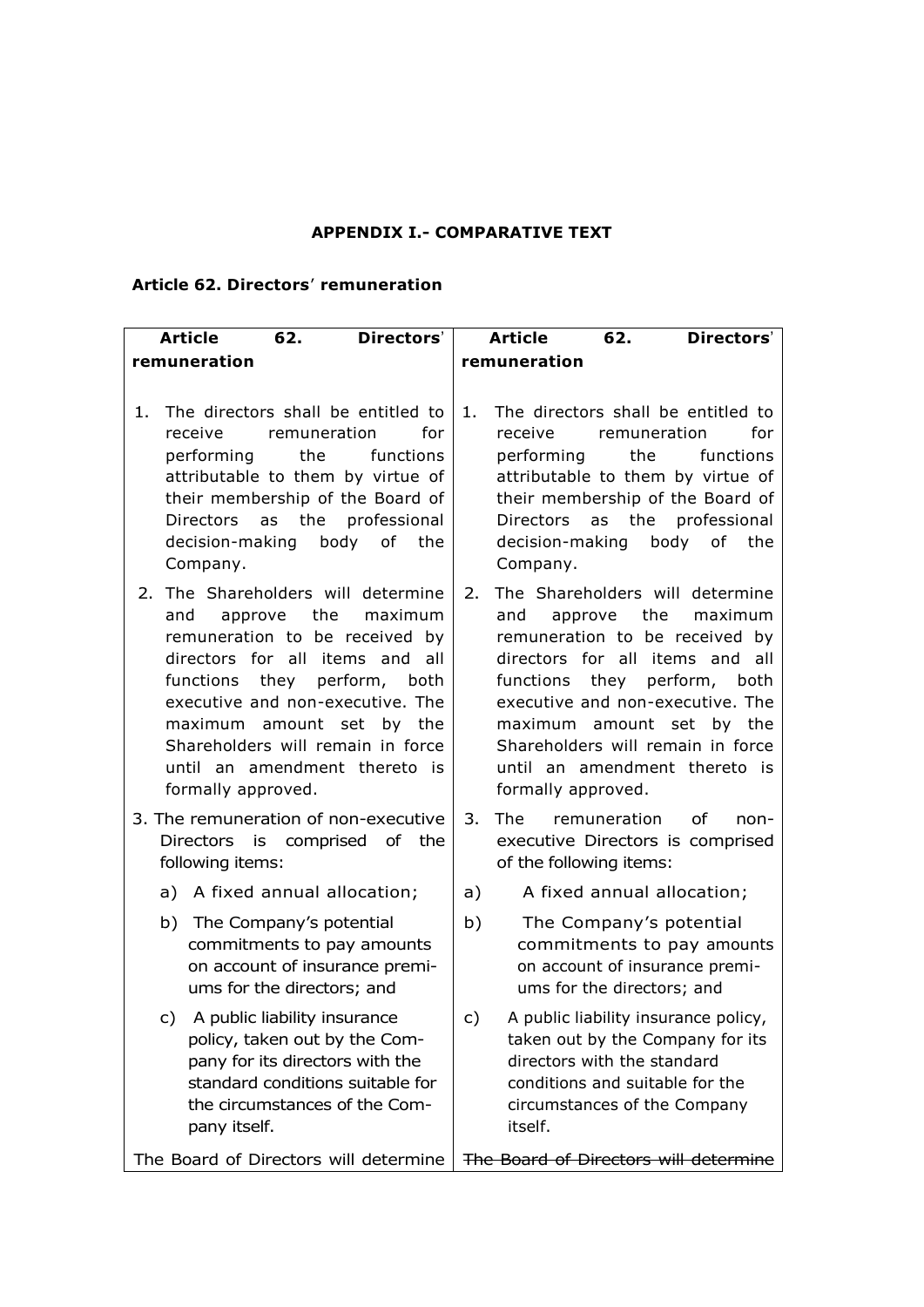the specific amount of each of these items attributable to each of the nonexecutive directors based on the directors' remuneration policy. For these purposes, it may take into account, inter alia, the functions carried out by each director within the professional body itself, their membership of the different committees and attendance at committee meetings, and the classification of the director as independent or proprietary.

the specific amount of each of these items attributable to each of the nonexecutive directors based on the directors' remuneration policy. For these purposes, it may take into account, inter alia, the functions carried out by each director within the professional body itself, their membership of the different committees and attendance at committee meetings, and the classification of the director as independent or proprietary.

**d) In addition to the aforementioned items, in the event that the Chairperson of the Board of Directors were to be a non-executive post, they would be entitled to receive a long-term variable remuneration based on a settlement in the form of cash or shares, share options or instruments or other remuneration referenced to the share value, linked to business targets, the evolution of the share price, and, if applicable, other corporate social responsibility goals, and they would also be entitled to remuneration in kind in the form of access to a company car.**

**When reference is made to Company shares or to financial instruments linked to the listed price thereof, this long-term variable remuneration must be agreed by the General Shareholders**' **Meeting. The agreement would state, if applicable, the maximum**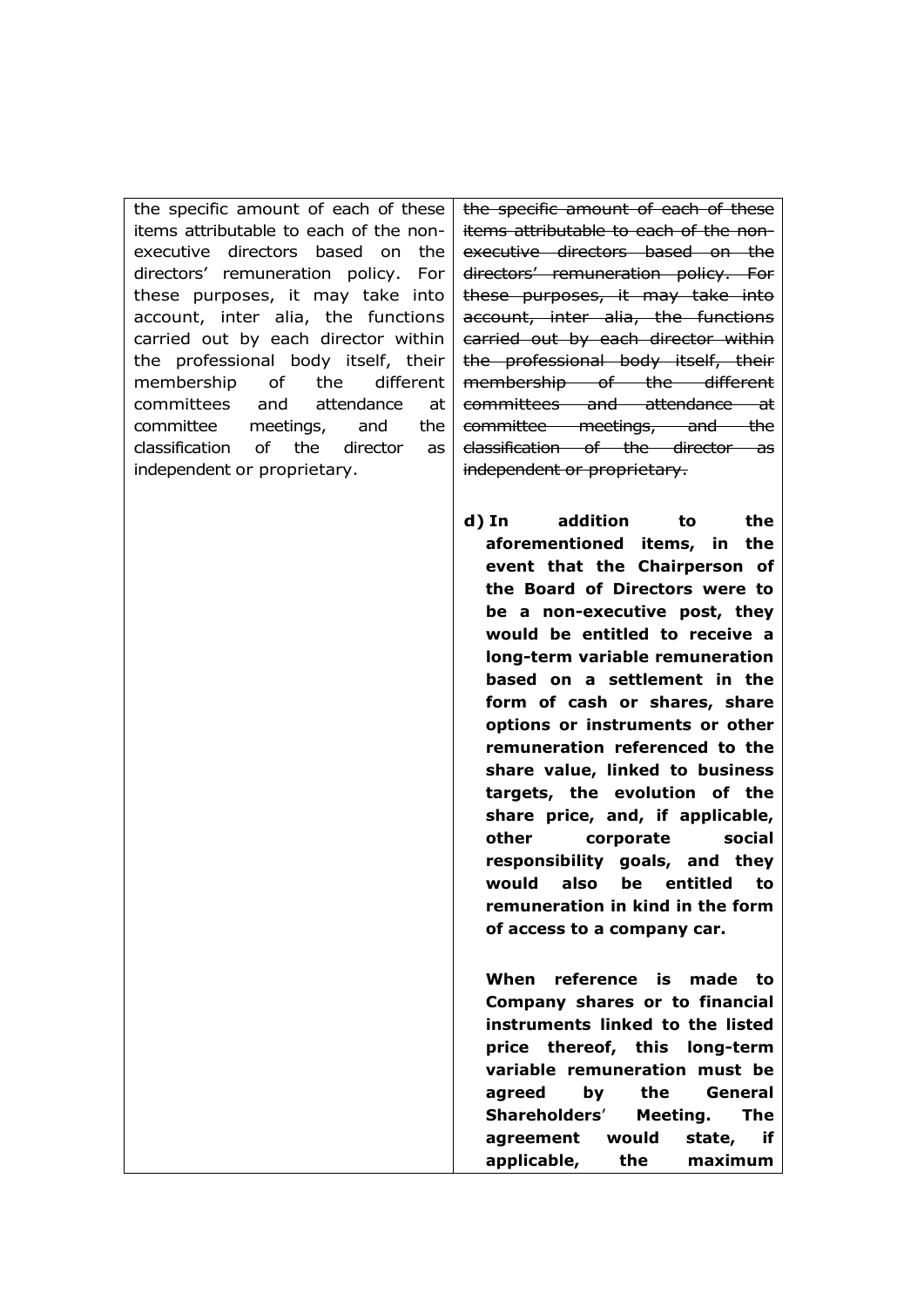|                                                                                                                                                                                                                                                    | number of<br>shares to<br>be<br>delivered, the strike price or<br>system for calculating the strike<br>price of the stock options, the<br>value of the benchmark shares,<br>if any, and the duration of the<br>plan's term.                                                                                                                                                                                                                                                                                                                                                                                                                                                                                                                                                                                                                       |  |  |  |
|----------------------------------------------------------------------------------------------------------------------------------------------------------------------------------------------------------------------------------------------------|---------------------------------------------------------------------------------------------------------------------------------------------------------------------------------------------------------------------------------------------------------------------------------------------------------------------------------------------------------------------------------------------------------------------------------------------------------------------------------------------------------------------------------------------------------------------------------------------------------------------------------------------------------------------------------------------------------------------------------------------------------------------------------------------------------------------------------------------------|--|--|--|
| 4. Directors with executive functions<br>entitled<br>to<br>receive<br>the<br>are<br>remuneration set forth<br>in l<br>the<br>contract entered into between<br>each director and the Company,<br>for the following items:                           | With the exception set forth in the<br>last paragraph of section d) above,<br>pertaining to long-term variable<br>remuneration based on the delivery<br>of Company shares or financial<br>instruments linked to the listed<br>price<br>thereof,<br>the<br>Board<br>оf<br>determine<br><b>Directors</b><br>will<br>the<br>specific amount of each of these<br>items attributable to each of the<br>non-executive directors based on<br>the directors' remuneration policy.<br>For these purposes, it may take<br>account, inter<br>alia,<br>into<br>the<br>functions carried out<br>by each<br>director within the professional<br>body itself, their membership of<br>different committees<br>the<br>and<br>attendance at committee meetings,<br>the<br>classification<br>οf<br>the<br>and<br>director<br>independent<br>or<br>as<br>proprietary. |  |  |  |
| A fixed annual remuneration.<br>a)                                                                                                                                                                                                                 | 4. Directors with executive functions                                                                                                                                                                                                                                                                                                                                                                                                                                                                                                                                                                                                                                                                                                                                                                                                             |  |  |  |
| b) A variable annual remunera-<br>tion, calculated<br>based<br>on.<br>benchmark qualitative or quan-<br>indicators<br>titative<br>or<br>linked<br>parameters,<br>to<br>the<br>degree of target accomplishment<br>(agreed by the Board of Directors | entitled<br>the<br>to<br>receive<br>are<br>forth<br>the<br>remuneration<br>set<br>in in<br>contract entered into between each<br>director and the Company, for the<br>following items:                                                                                                                                                                                                                                                                                                                                                                                                                                                                                                                                                                                                                                                            |  |  |  |
| based on proposals from the<br>Appointments and Remunera-                                                                                                                                                                                          | A fixed annual remuneration.<br>a)                                                                                                                                                                                                                                                                                                                                                                                                                                                                                                                                                                                                                                                                                                                                                                                                                |  |  |  |

tions Committee).

b) A variable annual remuneration,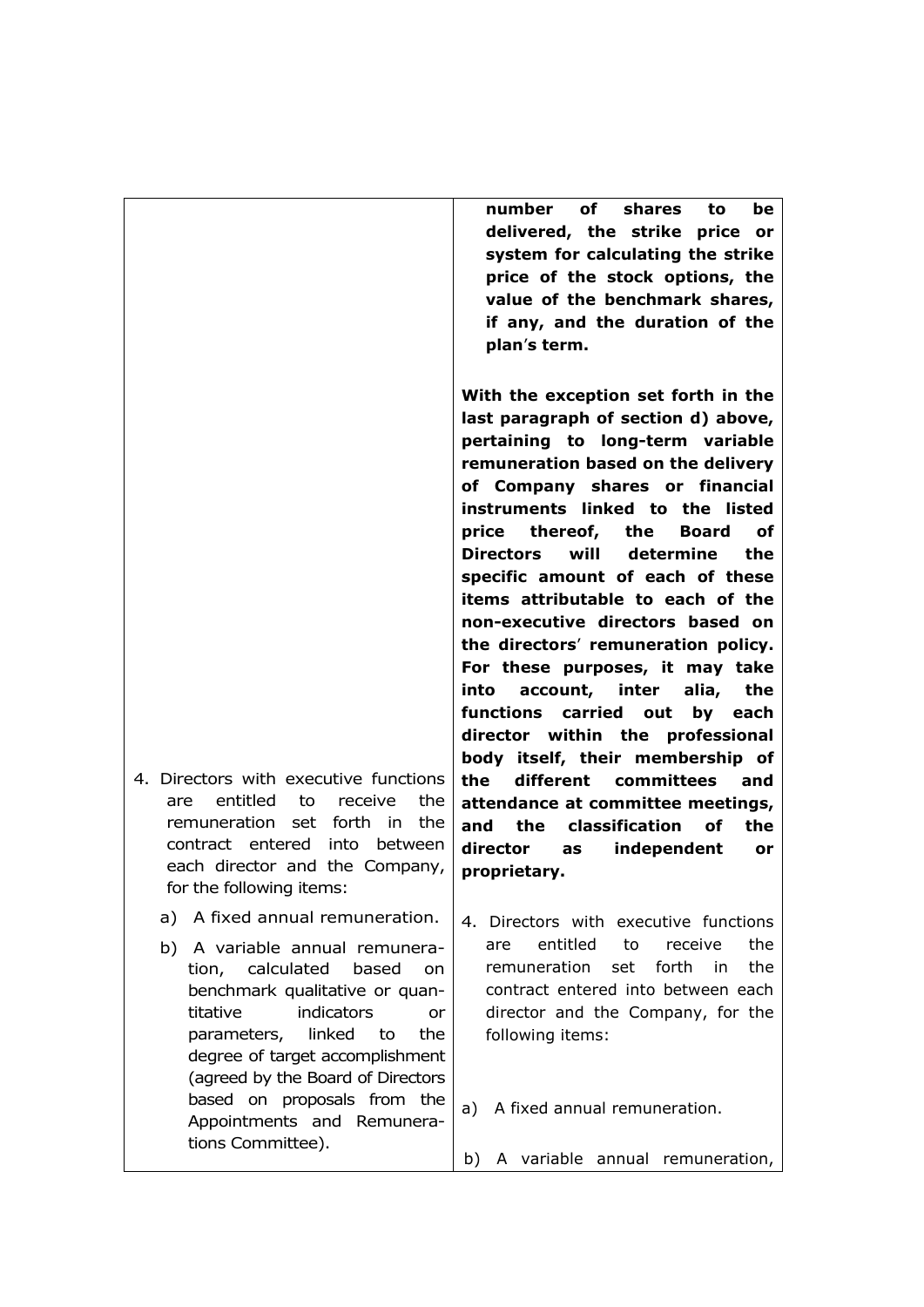c) A long-term variable remuneration based on a settlement in the form of cash or shares, share options or instruments or other remuneration referenced to the share value, linked to business targets, the evolution of the share price, and, if applicable, other corporate social responsibility goals.

When reference is made to Company shares or to financial instruments linked to the listed price thereof, this remuneration must be agreed by the General Shareholders' Meeting. The agreement would state, if applicable, the maximum number of shares to be delivered, the strike price or system for calculating the strike price of the stock options, the value of the benchmark shares, if any, and the duration of the plan's term.

- d) The following remunerations: (i) use of a company car; (ii) life and accident insurance; (iii) special health insurance; and (iv) the option to avail of any benefits the Company may place at the disposal of the management staff.
- e) A public liability insurance policy, taken out by the Company for its directors with the standard conditions and suitable for the circumstances of the Company itself.
- f) Compensation for dismissal or termination of employment

calculated based on benchmark qualitative or quantitative indicators or parameters, linked to the degree of target accomplishment (agreed by the Board of Directors based on proposals from the Appointments and Remunerations Committee).

c) A long-term variable remuneration based on a settlement in the form of cash or shares, share options or instruments or other remuneration referenced to the share value, linked to business targets, the evolution of the share price, and, if applicable, other corporate social responsibility goals.

When reference is made to Company shares or to financial instruments linked to the listed price thereof, this remuneration must be agreed by the General Shareholders' Meeting. The agreement would state, if applicable, the maximum number of shares to be delivered, the strike price or system for calculating the strike price of the stock options, the value of the benchmark shares, if any, and the duration of the plan's term.

d) The following remunerations: (i) use of a company car; (ii) life and accident insurance; (iii) special health insurance; and (iv) the option to avail of any benefits the Company may place at the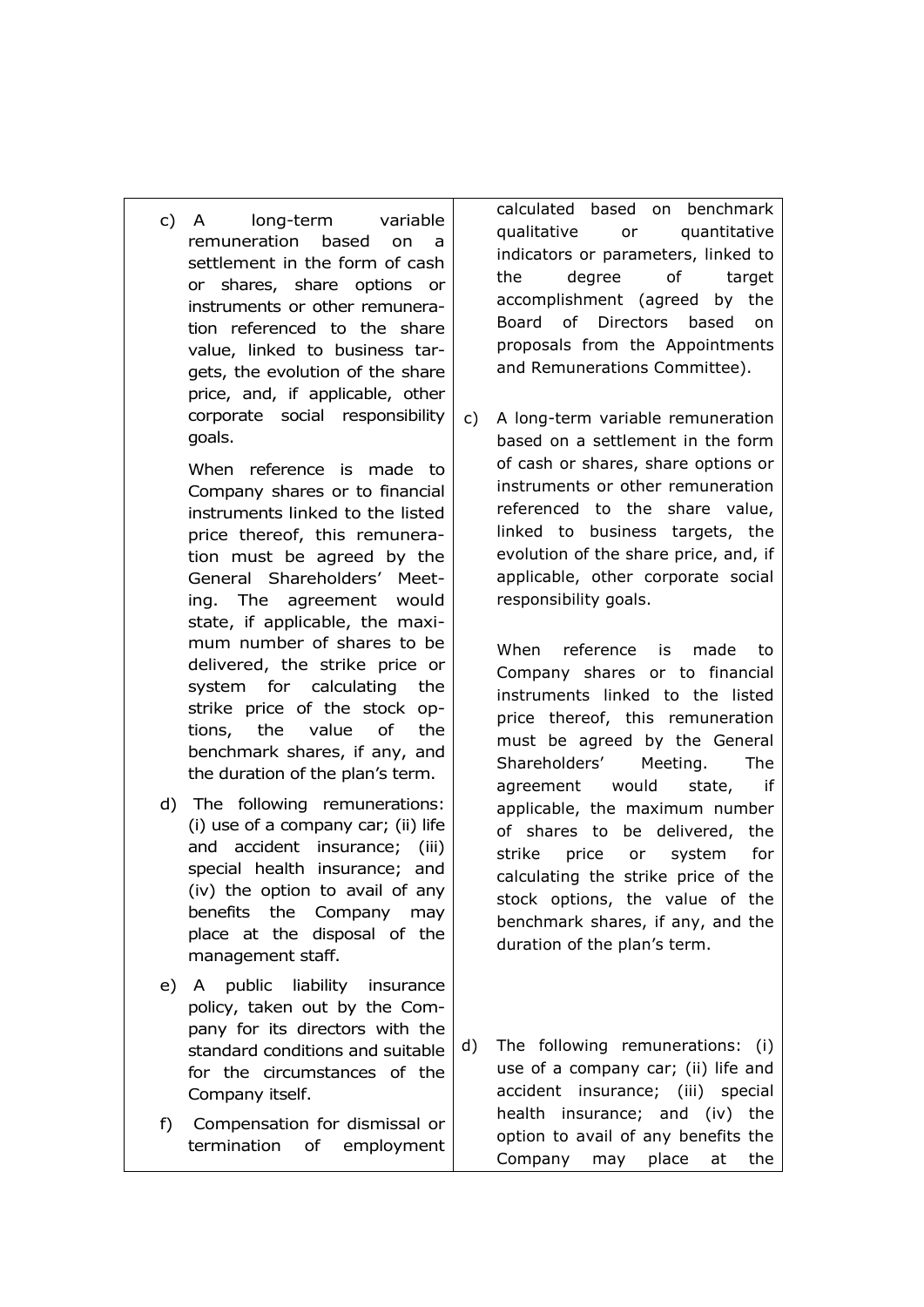| with the Company.                                                                                                                                                                                                                                                                                                                                                  | disposal of the management staff.                                                                                                                                                                                                                                                                                                                                         |  |  |  |
|--------------------------------------------------------------------------------------------------------------------------------------------------------------------------------------------------------------------------------------------------------------------------------------------------------------------------------------------------------------------|---------------------------------------------------------------------------------------------------------------------------------------------------------------------------------------------------------------------------------------------------------------------------------------------------------------------------------------------------------------------------|--|--|--|
| These contracts should be approved<br>in advance by the Board of Directors<br>at the proposal of the Appoint-<br>and<br>Remunerations<br>ments<br>Committee, in accordance with<br>the requirements set forth<br>-in<br>prevailing legislation.                                                                                                                    | e)<br>A public liability insurance policy,<br>taken out by the Company for its<br>directors<br>with<br>the<br>standard<br>conditions and suitable for the<br>circumstances of the Company<br>itself.                                                                                                                                                                      |  |  |  |
| Furthermore, the content of these<br>will<br>adhere<br>contracts<br>to<br>the<br>directors' remuneration policy to<br>approved by the General<br>be<br>Shareholders' Meeting.                                                                                                                                                                                      | f)<br>Compensation for<br>dismissal<br>or<br>termination of employment with<br>the Company.                                                                                                                                                                                                                                                                               |  |  |  |
| 5. The directors' remuneration policy<br>will adhere where applicable to the<br>remunerations policy set forth in<br>Company's<br>of<br>Articles<br>the<br>Association, will have the legally<br>required scope and be submitted by<br>the Board of Directors for the<br>approval of the General Sharehold-<br>ers' Meeting with the frequency<br>required by law. | These contracts should be approved in<br>advance by the Board of Directors at<br>the proposal of the Appointments and<br>Remunerations<br>Committee,<br>in.<br>accordance with the requirements set<br>forth in prevailing legislation.                                                                                                                                   |  |  |  |
| In any event, the overall total of all<br>the resulting amounts payable to all<br>directors for any items each year must<br>not exceed the maximum amount<br>approved by the General Shareholders'                                                                                                                                                                 | Furthermore, the content of these<br>contracts will adhere to the directors'<br>remuneration policy to be approved by<br>the General Shareholders' Meeting.                                                                                                                                                                                                               |  |  |  |
| Meeting."                                                                                                                                                                                                                                                                                                                                                          | 5. The directors' remuneration policy<br>will adhere where applicable to the<br>remunerations policy set forth in<br>Company's<br>Articles<br>of<br>the<br>Association, will have the legally<br>required scope and be submitted<br>by the Board of Directors for the<br>the<br>approval<br>of<br>General<br>Shareholders' Meeting with the<br>frequency required by law. |  |  |  |
|                                                                                                                                                                                                                                                                                                                                                                    | In any event, the overall total of all the<br>resulting<br>amounts<br>payable<br>to<br>all<br>directors for any items each year must                                                                                                                                                                                                                                      |  |  |  |